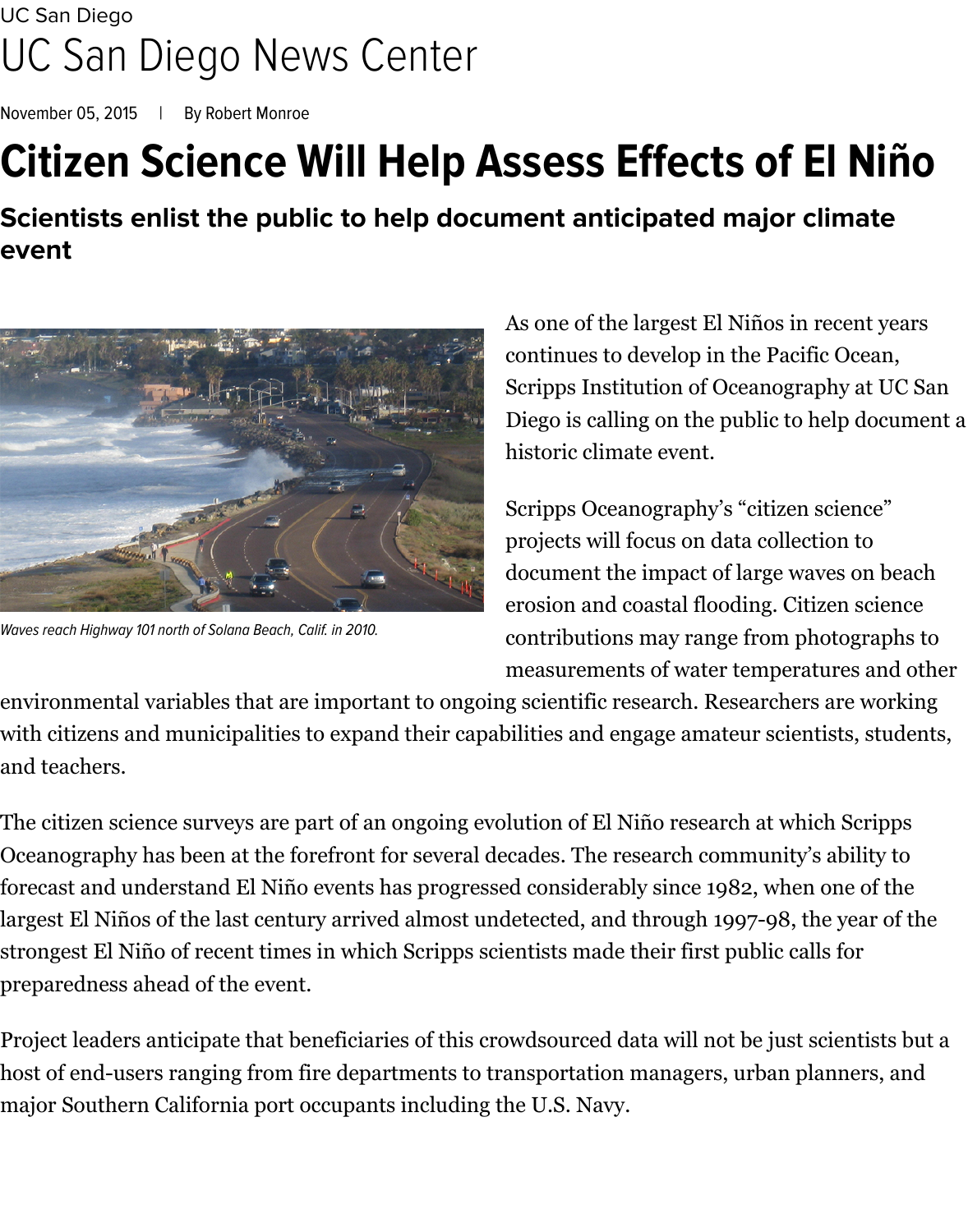"The Navy is concerned about impacts of sea-level rise on its coastal bases. Taking additional measurements of regional impacts during this winter's El Niño storm events is an opportunity not to be missed," said Dennis McGinn, assistant secretary of the Navy for Energy, Installations and Environment. "More needs to be done to accurately characterize and predict the strength and frequency of regional sea-level rise impacts."

El Niño, a climate phenomenon that is characterized by warmer waters in the eastern Pacific Ocean among other conditions, could amplify the number and strength of winter storms along the Southern California coast. Researchers say the event presents an opportunity for the public to help monitor coastal erosion, and to use the record of these events as a predictor for the effects of longer-term sealevel rise along the coast. What happens this season could simulate the effects of sea-level rise that is projected over the next 30-40 years.

In August, a gift from Del Mar, Calif. residents Carol Dean and Richard Hertzberg established the Scripps Center for Climate Change Impacts and Adaptation. The Center will provide science-based strategies for adapting to climate change and public involvement in creating these strategies is among its missions.

"What we learn about the effects of an El Niño on our coastline is not limited to this weather event. And after the El Niño, we will continue to monitor sea-level rise and erosion along the coast due to climate change," said Scripps Oceanography Director Margaret Leinen. "Engaging our researchers with community volunteers will provide access to more information and help us assess the changes to our coastal environment."

Scripps researchers Julie Thomas, Sarah Giddings, and Timu Gallien are spearheading the efforts to recruit the public to collect data during El Niño.

Thomas, executive director of the Southern California Coastal Ocean Observing System (SCCOOS) and the Coastal Data Information Program (CDIP) is hoping that members of the public will send in high-resolution photographs of damage along the Southern California coastline caused by storms or of wave impacts on beaches. The photo record can validate the simulations that are part of ongoing research to [measure the impact of waves on the shoreline.](http://www.sccoos.org/data/flooding-storm-surge-models/)

"Geo-referenced, high-resolution photographs of coastal flooding and inundation during energetic wave events can be used to correlate wave heights collected by the CDIP buoys," Thomas said.

Funded by the California Department of Boating and Waterways and the U.S. Army Corps of Engineers, CDIP real-time wave information can be found at cdip.ucsd.edu.

Thomas is also looking for repeatability of photos over time.